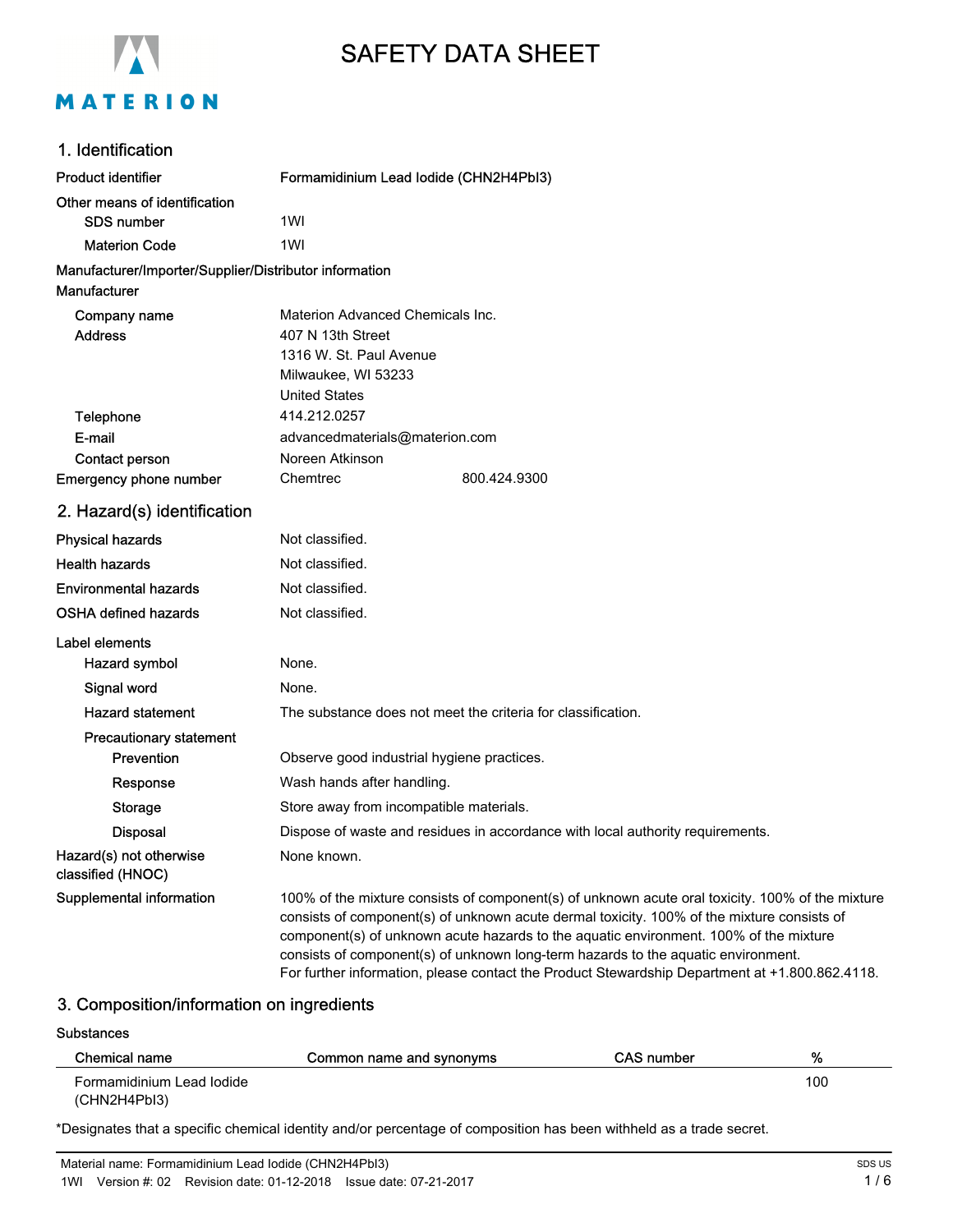# 4. First-aid measures

| Inhalation                                                                   | Move to fresh air. Call a physician if symptoms develop or persist.                                                 |
|------------------------------------------------------------------------------|---------------------------------------------------------------------------------------------------------------------|
| <b>Skin contact</b>                                                          | Wash off with soap and water. Get medical attention if irritation develops and persists.                            |
| Eye contact                                                                  | Rinse with water. Get medical attention if irritation develops and persists.                                        |
| Ingestion                                                                    | Rinse mouth. Get medical attention if symptoms occur.                                                               |
| Most important<br>symptoms/effects, acute and<br>delayed                     | Direct contact with eyes may cause temporary irritation.                                                            |
| Indication of immediate medical<br>attention and special treatment<br>needed | Treat symptomatically.                                                                                              |
| General information                                                          | Ensure that medical personnel are aware of the material(s) involved, and take precautions to<br>protect themselves. |
| 5. Fire-fighting measures                                                    |                                                                                                                     |
| Suitable extinguishing media                                                 | Water fog. Foam. Dry chemical powder. Carbon dioxide (CO2).                                                         |
|                                                                              |                                                                                                                     |

| Unsuitable extinguishing media                                   | Do not use water jet as an extinguisher, as this will spread the fire.                        |
|------------------------------------------------------------------|-----------------------------------------------------------------------------------------------|
| Specific hazards arising from<br>the chemical                    | During fire, gases hazardous to health may be formed.                                         |
| Special protective equipment<br>and precautions for firefighters | Self-contained breathing apparatus and full protective clothing must be worn in case of fire. |
| Fire fighting<br>equipment/instructions                          | Use water spray to cool unopened containers.                                                  |
| Specific methods                                                 | Use standard firefighting procedures and consider the hazards of other involved materials.    |
| General fire hazards                                             | No unusual fire or explosion hazards noted.                                                   |

# 6. Accidental release measures

| Personal precautions, protective<br>equipment and emergency<br>procedures | Keep unnecessary personnel away. For personal protection, see section 8 of the SDS.                                                                      |
|---------------------------------------------------------------------------|----------------------------------------------------------------------------------------------------------------------------------------------------------|
| Methods and materials for<br>containment and cleaning up                  | Stop the flow of material, if this is without risk. Following product recovery, flush area with water.<br>For waste disposal, see section 13 of the SDS. |
| <b>Environmental precautions</b>                                          | Avoid discharge into drains, water courses or onto the ground.                                                                                           |
| 7. Handling and storage                                                   |                                                                                                                                                          |

| Store in original tightly closed container. Store away from incompatible materials (see Section 10 |
|----------------------------------------------------------------------------------------------------|
|                                                                                                    |

# 8. Exposure controls/personal protection

| Occupational exposure limits                                          | No exposure limits noted for ingredient(s).                                                                                                                                                                                                                                                                                                                                                            |
|-----------------------------------------------------------------------|--------------------------------------------------------------------------------------------------------------------------------------------------------------------------------------------------------------------------------------------------------------------------------------------------------------------------------------------------------------------------------------------------------|
| <b>Biological limit values</b>                                        | No biological exposure limits noted for the ingredient(s).                                                                                                                                                                                                                                                                                                                                             |
| Appropriate engineering controls                                      | Good general ventilation (typically 10 air changes per hour) should be used. Ventilation rates<br>should be matched to conditions. If applicable, use process enclosures, local exhaust ventilation,<br>or other engineering controls to maintain airborne levels below recommended exposure limits. If<br>exposure limits have not been established, maintain airborne levels to an acceptable level. |
| Control parameters                                                    | Follow standard monitoring procedures.                                                                                                                                                                                                                                                                                                                                                                 |
| Individual protection measures, such as personal protective equipment |                                                                                                                                                                                                                                                                                                                                                                                                        |
| Eye/face protection                                                   | Wear safety glasses with side shields (or goggles).                                                                                                                                                                                                                                                                                                                                                    |
| Skin protection<br>Hand protection                                    | Wear appropriate chemical resistant gloves.                                                                                                                                                                                                                                                                                                                                                            |
| Other                                                                 | Wear suitable protective clothing.                                                                                                                                                                                                                                                                                                                                                                     |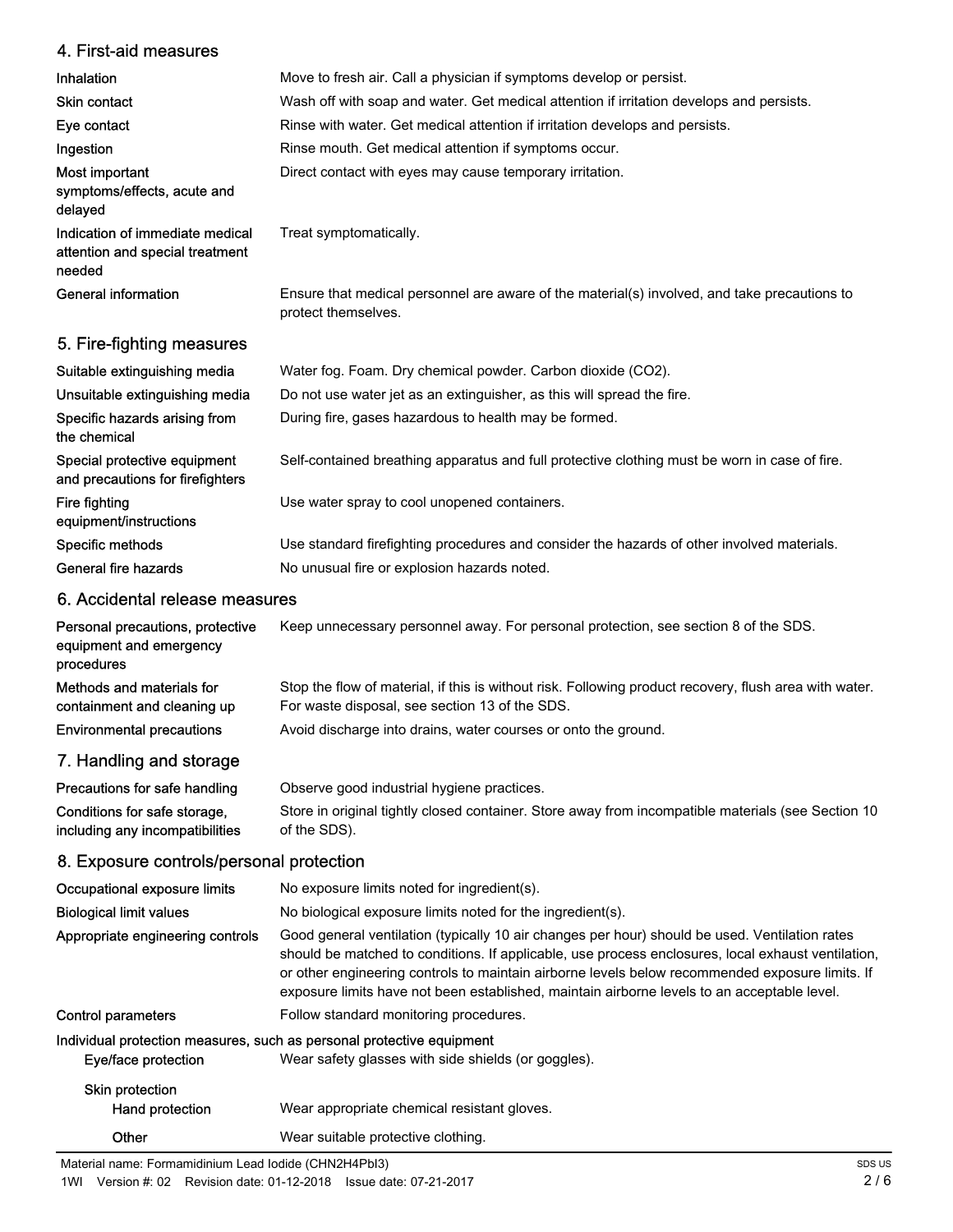| <b>Respiratory protection</b>  | In case of insufficient ventilation, wear suitable respiratory equipment.                  |
|--------------------------------|--------------------------------------------------------------------------------------------|
| Thermal hazards                | Wear appropriate thermal protective clothing, when necessary.                              |
| General hygiene considerations | Always observe good personal hygiene measures, such as washing after handling the material |

# and before eating, drinking, and/or smoking.

# 9. Physical and chemical properties

| <b>Physical state</b>                             | Solid.                                                                                        |
|---------------------------------------------------|-----------------------------------------------------------------------------------------------|
| Form                                              | Solid.                                                                                        |
| Color                                             | Not available.                                                                                |
| Odor                                              | Not available.                                                                                |
| <b>Odor threshold</b>                             | Not available.                                                                                |
| pH                                                | Not available.                                                                                |
| Melting point/freezing point                      | Not available.                                                                                |
| Initial boiling point and boiling<br>range        | Not available.                                                                                |
| <b>Flash point</b>                                | Not available.                                                                                |
| <b>Evaporation rate</b>                           | Not available.                                                                                |
| Flammability (solid, gas)                         | Not available.                                                                                |
| Upper/lower flammability or explosive limits      |                                                                                               |
| Flammability limit - lower<br>(%)                 | Not available.                                                                                |
| Flammability limit - upper<br>(% )                | Not available.                                                                                |
| Explosive limit - lower (%)                       | Not available.                                                                                |
| Explosive limit - upper (%)                       | Not available.                                                                                |
| Vapor pressure                                    | Not available.                                                                                |
| Vapor density                                     | Not available.                                                                                |
| <b>Relative density</b>                           | Not available.                                                                                |
| Solubility(ies)                                   |                                                                                               |
| Solubility (water)                                | Not available.                                                                                |
| <b>Partition coefficient</b><br>(n-octanol/water) | Not available.                                                                                |
| Auto-ignition temperature                         | Not available.                                                                                |
| <b>Decomposition temperature</b>                  | Not available.                                                                                |
| <b>Viscosity</b>                                  | Not available.                                                                                |
| Other information                                 |                                                                                               |
| <b>Explosive properties</b>                       | Not explosive.                                                                                |
| <b>Oxidizing properties</b>                       | Not oxidizing.                                                                                |
| 10. Stability and reactivity                      |                                                                                               |
| Reactivity                                        | The product is stable and non-reactive under normal conditions of use, storage and transport. |
| <b>Chemical stability</b>                         | Material is stable under normal conditions.                                                   |
| Possibility of hazardous<br>reactions             | No dangerous reaction known under conditions of normal use.                                   |
| <b>Conditions to avoid</b>                        | Contact with incompatible materials.                                                          |
| Incompatible materials                            | Strong oxidizing agents.                                                                      |
| Hazardous decomposition<br>products               | No hazardous decomposition products are known.                                                |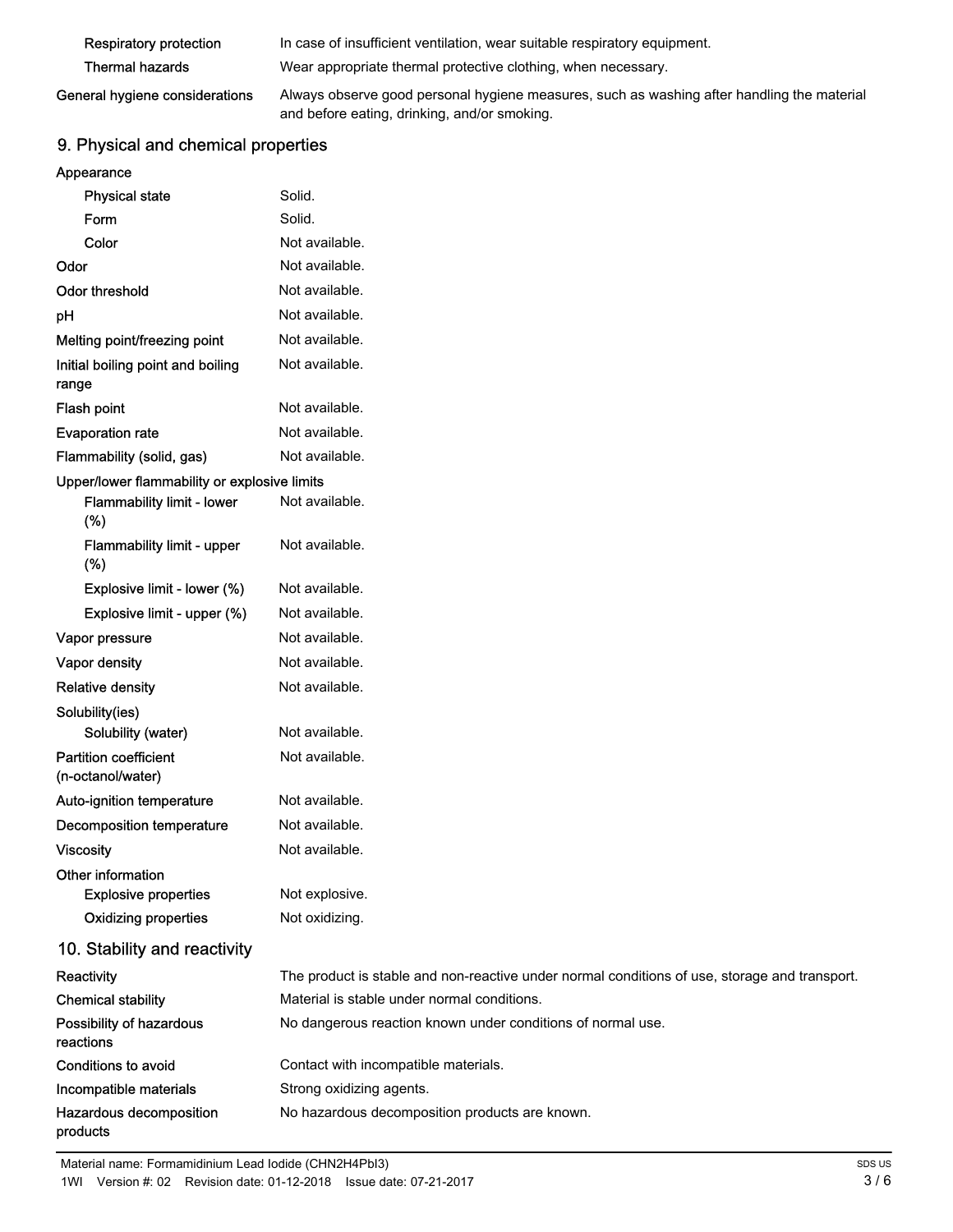# 11. Toxicological information

# Information on likely routes of exposure

| Inhalation                                                                         | No adverse effects due to inhalation are expected.                                                                                                                                                    |
|------------------------------------------------------------------------------------|-------------------------------------------------------------------------------------------------------------------------------------------------------------------------------------------------------|
| <b>Skin contact</b>                                                                | No adverse effects due to skin contact are expected.                                                                                                                                                  |
| Eye contact                                                                        | Direct contact with eyes may cause temporary irritation.                                                                                                                                              |
| Ingestion                                                                          | Expected to be a low ingestion hazard.                                                                                                                                                                |
| Symptoms related to the<br>physical, chemical and<br>toxicological characteristics | Direct contact with eyes may cause temporary irritation.                                                                                                                                              |
| Information on toxicological effects                                               |                                                                                                                                                                                                       |
| <b>Acute toxicity</b>                                                              | Not known.                                                                                                                                                                                            |
| Skin corrosion/irritation                                                          | Prolonged skin contact may cause temporary irritation.                                                                                                                                                |
| Serious eye damage/eye<br>irritation                                               | Direct contact with eyes may cause temporary irritation.                                                                                                                                              |
| Respiratory or skin sensitization                                                  |                                                                                                                                                                                                       |
| <b>Respiratory sensitization</b>                                                   | Not a respiratory sensitizer.                                                                                                                                                                         |
| <b>Skin sensitization</b>                                                          | This product is not expected to cause skin sensitization.                                                                                                                                             |
| Germ cell mutagenicity                                                             | No data available to indicate product or any components present at greater than 0.1% are<br>mutagenic or genotoxic.                                                                                   |
| Carcinogenicity                                                                    | Not classifiable as to carcinogenicity to humans.                                                                                                                                                     |
| IARC Monographs. Overall Evaluation of Carcinogenicity                             |                                                                                                                                                                                                       |
| Not listed.                                                                        | OSHA Specifically Regulated Substances (29 CFR 1910.1001-1050)                                                                                                                                        |
| Not regulated.                                                                     | US. National Toxicology Program (NTP) Report on Carcinogens                                                                                                                                           |
| Not listed.                                                                        |                                                                                                                                                                                                       |
| Reproductive toxicity                                                              | This product is not expected to cause reproductive or developmental effects.<br>Not classified.                                                                                                       |
| Specific target organ toxicity -<br>single exposure                                |                                                                                                                                                                                                       |
| Specific target organ toxicity -<br>repeated exposure                              | Not classified.                                                                                                                                                                                       |
| <b>Aspiration hazard</b>                                                           | Not an aspiration hazard.                                                                                                                                                                             |
| 12. Ecological information                                                         |                                                                                                                                                                                                       |
| Ecotoxicity                                                                        | The product is not classified as environmentally hazardous. However, this does not exclude the<br>possibility that large or frequent spills can have a harmful or damaging effect on the environment. |
| Persistence and degradability                                                      |                                                                                                                                                                                                       |
| <b>Bioaccumulative potential</b>                                                   | No data available.                                                                                                                                                                                    |
| Mobility in soil                                                                   | No data available.                                                                                                                                                                                    |
| Other adverse effects                                                              | No other adverse environmental effects (e.g. ozone depletion, photochemical ozone creation<br>potential, endocrine disruption, global warming potential) are expected from this component.            |
| 13. Disposal considerations                                                        |                                                                                                                                                                                                       |
| <b>Disposal instructions</b>                                                       | Collect and reclaim or dispose in sealed containers at licensed waste disposal site.                                                                                                                  |
| Local disposal regulations                                                         | Dispose in accordance with all applicable regulations.                                                                                                                                                |
| Hazardous waste code                                                               | The waste code should be assigned in discussion between the user, the producer and the waste<br>disposal company.                                                                                     |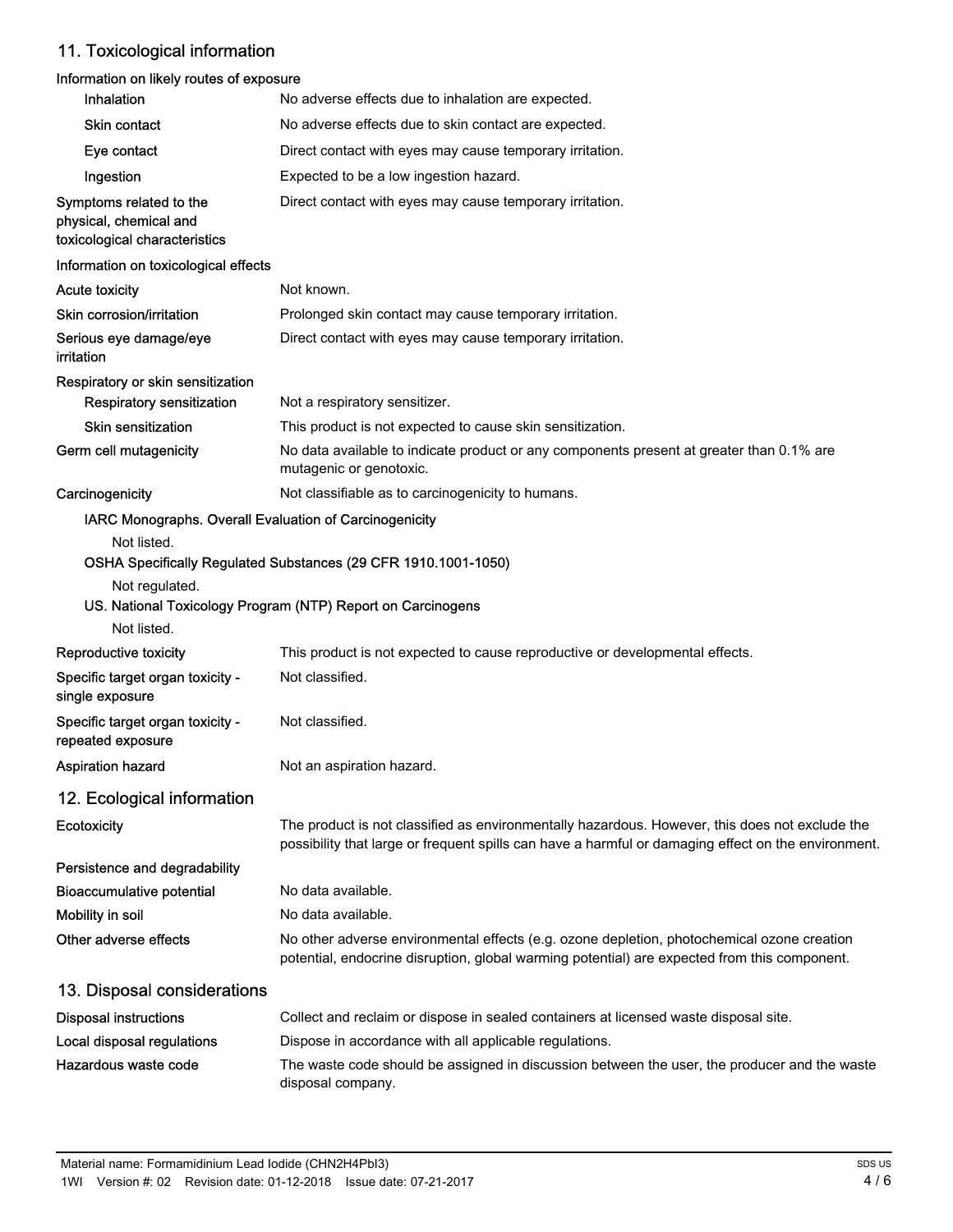| Waste from residues / unused<br>products | Dispose of in accordance with local regulations. Empty containers or liners may retain some<br>product residues. This material and its container must be disposed of in a safe manner (see:<br>Disposal instructions). |
|------------------------------------------|------------------------------------------------------------------------------------------------------------------------------------------------------------------------------------------------------------------------|
| Contaminated packaging                   | Since emptied containers may retain product residue, follow label warnings even after container is<br>emptied. Empty containers should be taken to an approved waste handling site for recycling or<br>disposal.       |

## 14. Transport information

#### **DOT**

Not regulated as dangerous goods.

#### IATA

Not regulated as dangerous goods.

#### IMDG

Not regulated as dangerous goods.

## 15. Regulatory information

## US federal regulations

This product is not known to be a "Hazardous Chemical" as defined by the OSHA Hazard Communication Standard, 29 CFR 1910.1200.

#### TSCA Section 12(b) Export Notification (40 CFR 707, Subpt. D)

Not regulated.

#### CERCLA Hazardous Substance List (40 CFR 302.4)

Not listed.

#### SARA 304 Emergency release notification

Not regulated.

## OSHA Specifically Regulated Substances (29 CFR 1910.1001-1050)

## Not regulated.

Hazard categories

#### Superfund Amendments and Reauthorization Act of 1986 (SARA)

| Immediate Hazard - No  |
|------------------------|
| Delayed Hazard - No    |
| Fire Hazard - No       |
| Pressure Hazard - No   |
| Reactivity Hazard - No |

#### SARA 302 Extremely hazardous substance

Not listed.

## SARA 311/312 Hazardous No

chemical

## SARA 313 (TRI reporting)

Not regulated.

#### Other federal regulations

Clean Air Act (CAA) Section 112 Hazardous Air Pollutants (HAPs) List

Not regulated.

Clean Air Act (CAA) Section 112(r) Accidental Release Prevention (40 CFR 68.130)

| Not regulated. |
|----------------|
|----------------|

| <b>Safe Drinking Water Act</b> | Not regulated. |
|--------------------------------|----------------|
|--------------------------------|----------------|

(SDWA)

| US state regulations | California Safe Drinking Water and Toxic Enforcement Act of 1986 (Proposition 65): This material |
|----------------------|--------------------------------------------------------------------------------------------------|
|                      | is not known to contain any chemicals currently listed as carcinogens or reproductive toxins.    |

## 16. Other information, including date of preparation or last revision

| Issue date           | 07-21-2017 |
|----------------------|------------|
| <b>Revision date</b> | 01-12-2018 |
| Version #            | 02         |